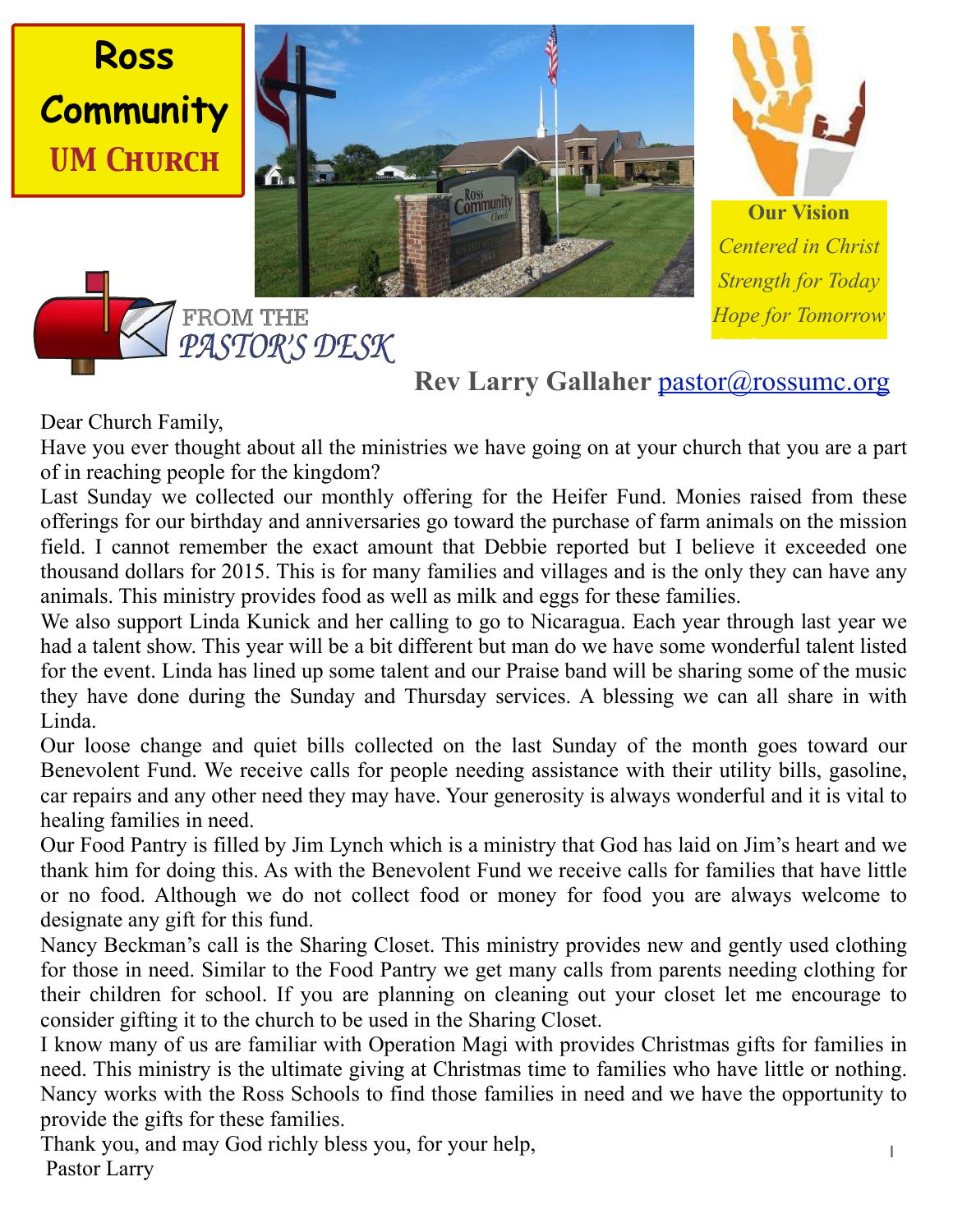# **Announcements:**

#### **New Members Welcomed**

This week we welcomed new members to the congregation, the Cecils from Hamilton, Jason, Allyson, and Bishop.

### **Administrative Assistance**



We are looking for an Administrative Assistant to cover some office duties at the church for three days a week. Although not confirmed we anticipate the days would be Tuesday, Wednesday and Thursday and the hours approximately 9:00 AM to 2:00 PM. This is a compensated position. If you are interested or know of someone please let Pastor Larry know.

## **Serving Opportunity**

As the church year approaches an ending the Nominating Committee will be meeting to recommend those persons willing to serve for the calendar years of 2017 through 2019. Our committee members normally serve for three years. Certain positions require church membership others do not. If you are not willing to serve please let Pastor Larry know so your name will not be considered. If you have a particular interest in a committee, please also let Pastor Larry know.

## **News Letter** (Ray Niehoff [niehoffray@yahoo.com\)](mailto:niehoffray@yahoo.com)

For those who do not have email, hard copied will be available at church. Please email your input to me, by the 25th of the month, for next month's edition.

#### **Friends in Faith**

Sunday ,September 11, 2016, 4 PM, At Ross CUM Church, All are welcome! Potluck Dinner-Pulled Pork BBQ will be served. Movie- Woodlawn Fire pit after the movie. Please sign up to bring a side dish.

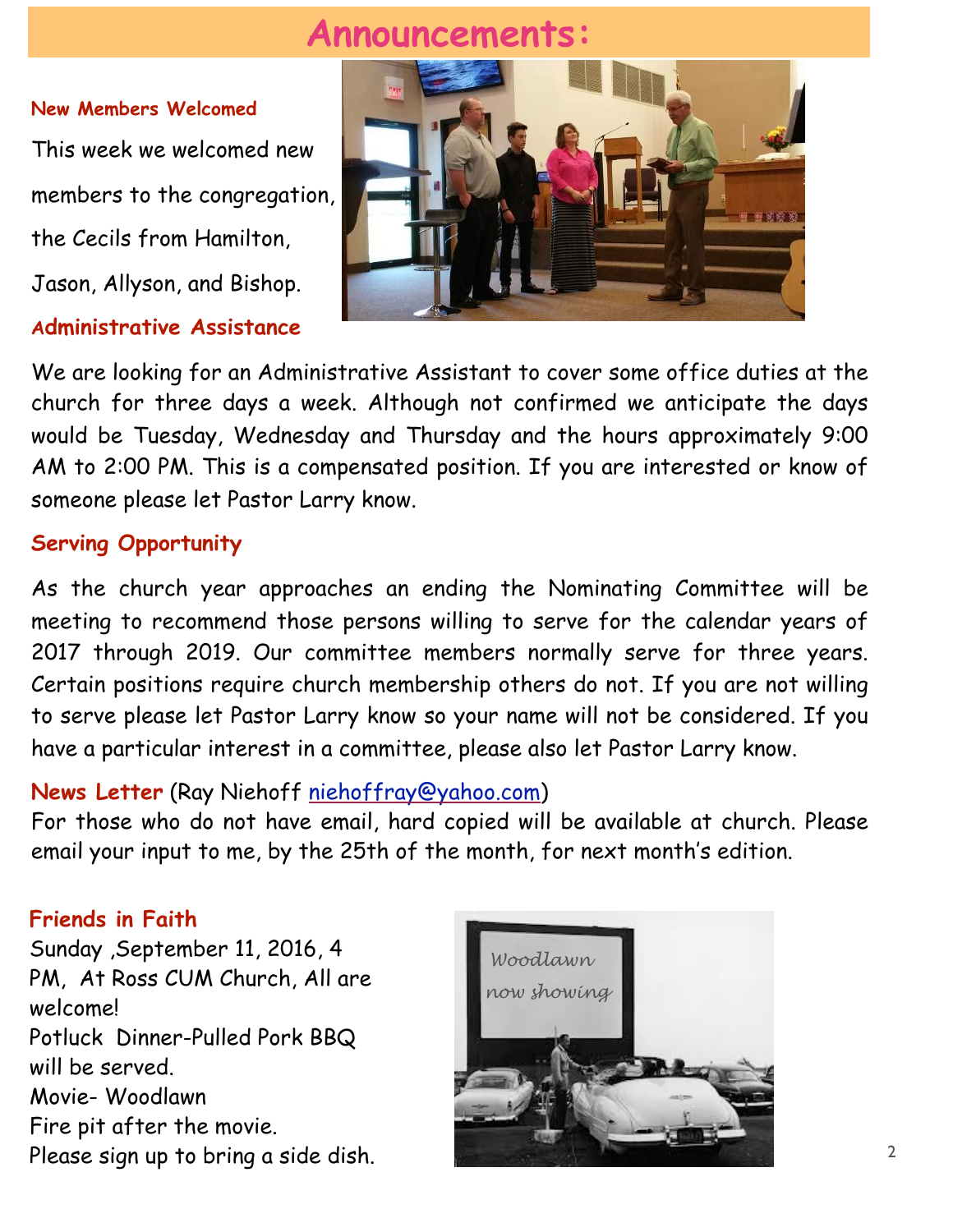## **Who's in the Pews**

#### June Niederman

June is a "farm girl". Her life is connected to "God's Green Acres". She mows grass, gardens vegetables and manages the farm accounts. During her early years of marriage to Lester, she raised chickens, along with a delivery egg route.



Additionally, for 23 years she was employed with Hamilton High/Garfield Schools as Custodian of Funds. June was a member of Zion Lutheran Church for 57 years. She has been a faithful RCUM Church Adult Sunday school participant the past 4 years and a UMW member. June was married to Lester for 61 years and blessed with 3 children, Kent, Scott, and Lynette

# Lynette Niederman Conrad

Lynette's childhood home was on the Niederman Farm, with 4-H summers spent at the Butler County Fairs. She was elected the Fair Queen in 1981. After high school she attended Miami University receiving a BS in System Analysis. She enjoys music, especially singing. Her family is rewarded by her cooking skills, specializing in their favorite, Jambalaya. Lynette has been married to Greg for 30 years, and mother to Carolyn and Melody.

## Melody Conrad

Melody is a young woman with many accomplishments. She received Butler County Fair's first place Blue Ribbons for sewing the past two years. Additionally, winning awards at the Ohio State Fairs for sewing and baking. Moreover, Melody recently won the Morgan Township Historical Society's Essay Contest. Her essays: (rohiti.com). She's a Ross High School Honor Society Member and golf team member. Also, Melody plays the flute. Ross Community UMC is blessed with her lovely singing voice on Sundays. (summitted by Sharon Niehoff)